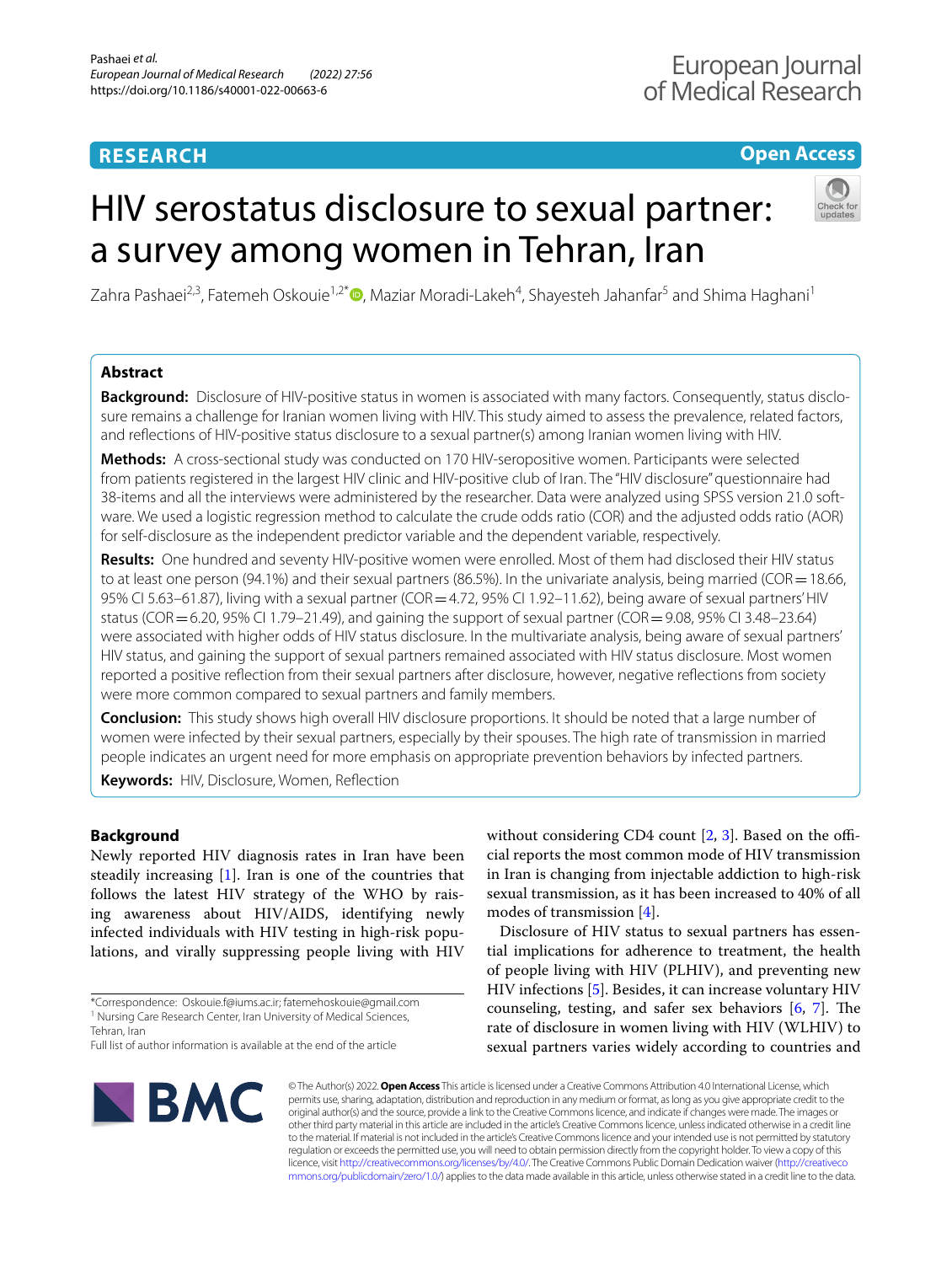their cultures [[8,](#page-8-7) [9](#page-8-8)]. Previous studies found that women are less inclined to disclose their positive status to their sexual partners than men in Iran  $[10]$  $[10]$  which is in contrast to other countries  $[6, 11]$  $[6, 11]$  $[6, 11]$  $[6, 11]$  $[6, 11]$ . The critical barriers to status disclosure in WLHIV are often cited as stigma, loss of children [[10](#page-8-9)], fear of abandonment, loss of economic support, discrimination, violence, and shame [\[12](#page-8-11)].

HIV-positive disclosure is associated with severe implications. Furthermore, gender inequalities make women more vulnerable to HIV-related stigma. According to gender norms, men have control over women, and as a result, women have less autonomy in deciding whether to have children, engage in sexual activity, or receive health care [\[13](#page-8-12)]. Unfortunately, married women are supposed to have continuous negotiation about the use of condoms since most people believe that there is no need for safe sex in marriage [[13](#page-8-12), [14\]](#page-8-13). Studies show that globally 30% of women experience physical and sexual violence by an intimate partner in their lifetime [[15,](#page-8-14) [16\]](#page-8-15) and intimate partner violence increases the risk of sexually transmitted infections [[15\]](#page-8-14). As a result, the fear of being exposed to violence is one of the main obstacles to HIV disclosure [[17\]](#page-9-0). Some studies which assessed reflections of HIV disclosure in WLHIV indicated violence as a negative refection in various ranges [\[18](#page-9-1), [19](#page-9-2)].

One of the main barriers to disclosure is the fear of losing fnancial support and food insecurity. Women's limited access to employment and less property makes them vulnerable to food insecurity and its consequences [\[20](#page-9-3)]. For instance, WLHIV who experience food insecurity is more likely to report transactional sex and start a new relationship to have fnancial support [[21](#page-9-4)]. Additionally, food insecurity among women is associated with signifcantly higher odds of inconsistent condom use with a non-primary partner, and transactional sex [\[22](#page-9-5)]. Hence, the economic dependency of women and their fear of abandonment are among the main reasons for the nondisclosure of HIV infection [[17,](#page-9-0) [23](#page-9-6)].

Stigma remains a crucial issue for those living with HIV and it is experienced by WLHIV in a variety of levels, such as family, community, or health care settings [\[24](#page-9-7), [25\]](#page-9-8). Due to health routines like pre-pregnancy tests in most settings, women are tested frst for HIV and subsequently blamed for bringing HIV infection to the family, as well as adultery [\[23,](#page-9-6) [26](#page-9-9)]. Some studies have shown that HIV-related stigma has led to inequities in gender and sexualities [[27\]](#page-9-10). Women prefer to disclose their HIV status to limited persons, as a result, they face serious health problems including less access to treatment or supports of HIV-related health services and compromising adherence to antiretroviral therapy (ART) [\[28](#page-9-11)].

According to the  $U=U$  (undetectable equals untransmittable) campaign started from a study conducted in May 2011, early onset of antiretroviral therapy is associated with a much lower risk of a linked partner infection as compared to delayed ART [\[29,](#page-9-12) [30\]](#page-9-13). People living with HIV (PLHIV) who have undetectable viral load do not transmit HIV infection to their partners  $[31]$  $[31]$ . Therefore, starting ART in all PLHIV regardless of the  $CD4 + count$ is benefcial in preventing infection transmission to a sexual partner  $[32]$  $[32]$  $[32]$ . This study aimed to describe the proportions, barriers, and refections of HIV-positive status disclosure to the sexual partner(s) in HIV-infected women referred to the Positive Club and Consulting Clinic of Behavioral Disorders of Imam Khomeini Hospital in Tehran.

## **Methods**

## **Study design and setting**

This cross-sectional study was conducted in the Consulting Clinic of Behavioral Disorders and Positive Club of Imam Khomeini Hospital in Tehran, Iran. At the time of the study, both sites were implementing the World Health Organization (WHO) option B regimen per national guidelines including initiation of ART regardless of CD4 count [\[3](#page-8-2)]. The Consulting Clinic of Behavioral Disorders of Imam Khomeini Hospital is one of the largest centers that provide services for people living with HIV/AIDS and makes it possible for patients to use specialized medical assistance as it is part of a major academic hospital. This study was designed to understand the rates and context of disclosure (or lack thereof) among women living with HIV. Female participants were included in this study to explore disclosure status to sexual partners, reasons for disclosure or non-disclosure, and sexual partners' reflections. The frequency of disclosure to other individuals and their refections were also examined.

#### **Study participants and recruitment**

We invited every women attending the centers to participate in an interview. A total number of 192 WLHIV accepted the invitation, out of which 170 WLHIV met the criteria of the study and fully answered the questions. These participants must have met the following inclusion criteria; an HIV-positive woman who was at least 18 years of age, ever had a spouse or casual sexual partner, was aware of sero-positivity for more than 6 months, had an Iranian origin, and was receiving or had previously received health services at the study sites. Informed written consent was obtained and adequate cooperation was provided to them in flling out the questionnaire. In our study, status disclosure is defned as the previous talk about HIV test results with sexual partners, relatives, and friends. The frequency of disclosure, related factors, and reflection of the sexual partner (s) and others to disclosure were examined.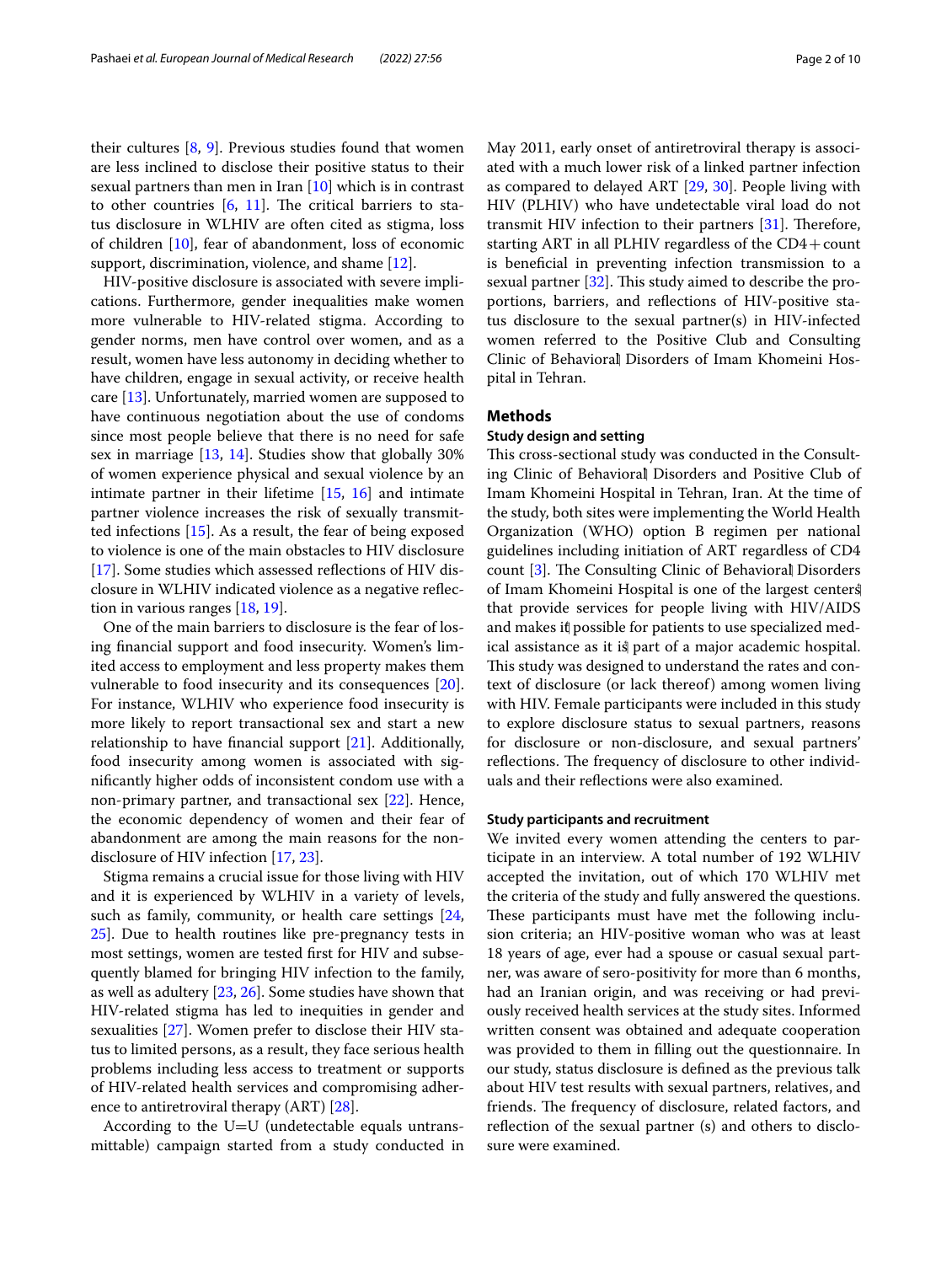## **Data collection and analyses** *Data collection*

Face-to-face interviews were conducted by two trained researchers using a semi-structured questionnaire in a private room. The interviewer identified eligible women according to criteria. Before starting the interview, informed consent was obtained. A six-section "HIV disclosure" questionnaire was used to collect quantitative data. The main questionnaire was designed by Teklemariam Gultie's research team [\[33\]](#page-9-16) and its validity and reliability have been confrmed by its designers. It consists of 5 sections, and 57 items including socio-demographic characteristics of participants and sexual partners, health and healthcare factors, disclosure status, and reasons for disclosure/non-disclosure. A sixth section has been added in our study to assess the refections of disclosure to others.

Furthermore, the main questionnaire was in English so we had to translate it into the Persian language. Two native translators who were experienced in medical literature did the translation from English to Persian. Then the primary translation was reviewed for readability and understandability. Afterward, two other bilingual and experienced translators who knew about the aim of the study translated the questionnaire back into English. The obtained version of the questionnaire was sent to the designer to confrm that the meaning of the questions had not changed. To determine the validity of the questionnaire, the Persian version was assessed by 13 HIV expert researchers. After evaluating the questionnaire some questions turned out to be consonant with Iranian culture while some others were removed because they did not meet the study goals. The validity of the reformed questionnaire was measured by answering the questions by 30 participants twice in 10 days. In addition, a fnal section was added to the questionnaire to assess refections on disclosure. The first section of the reformed questionnaire collected information about participant socio-demographics (including gender, age, marital status, income, occupation, and educational level). The second section gathered partners' characteristics (including education, living together, HIV status, and the number of partners). The third section collected health and healthcare-related factors for disclosing to sexual partners (including how long the person had HIV, who initiated to test, counseling, antiretroviral therapy). The fourth section collected disclosure status and sexual experiences of participants (including the importance of disclosure, disclosed to whom, disclosure status, perceived factors to reveal, unprotected sex, support group). The critical question of this section posed to participants was "After you knew that you were HIV-positive, to whom did you disclose?". This question was followed by other questions to determine the process and reasons for disclosure or non-disclosure to sexual partners in the ffth section (non-disclosing factors only for a non-disclosed individual). The sixth extra section collected reflections of revelation in those who disclosed to at least one person, by asking "What happened when you told another person(s) about your HIV status?".

#### *Data analysis*

The collected data were entered and analyzed using SPSS version 21.0 (IBM Corp., Armonk, NY, USA) for Windows. To describe the variables, descriptive statistics were used and bivariate analyses and multivariate logistic regressions were used to investigate associations between disclosure of HIV status, socio-demographic characteristics of participants and their sexual partners, healthcarerelated factors, and their relationship with the outcome variable. We used the binary logistic regression method to calculate the crude odds ratio (COR) of all variables as independent predictor variables. Then a multivariate model was conducted to calculate the adjusted odds ratio (AOR) for all signifcant variables in bivariate analyses as dependent variables. Odds ratio with 95% CI (confdence interval) at  $p < 0.05$  was used to determine the significant level of association between predictors and disclosure.

## **Results**

#### **Characteristics of participants**

During the data collection stage, 192 women were interviewed who matched the study criteria. Twenty-two of them (11.4%) did not completely fll the questionnaire and were excluded from the study which led to a study population of 170 patients. More than half of them  $(55.3%)$  were 40 years old or older. The mean age of the participants was  $41.59 \pm 8.7$  years and about threequarters of them  $(n=127; 74.7%)$  were married. Unemployment was very common (75.3%), and the majority of the women  $(n=111; 65.3%)$  had no monthly income (Table [1\)](#page-3-0). Most of the women  $(n=124; 77.5%)$  were married and never had a casual partner(s) while a few of them  $(n=41; 24.1%)$  have had two or more sexual partners. The majority of the women  $(n=143; 84.1%)$ reported to be infected by their spouses  $(n=116; 68.2%)$ or their casual partners (*n*=27, 15.9%). Nonetheless, in a small number of them  $(n=42; 24.7%)$  the sexual partner had asked them to take the HIV test. Women who were reported to be infected by a sexual partner were inferred through participants' self-declaration. Out of the 143 women who reported to be infected by sexual partners, 106 of them (91.3%) live together with their sexual partners and 34 (29.3%) of them have children at home. Also, the rest of the women  $(n=27)$  who reported being infected through other ways than their sexual partners,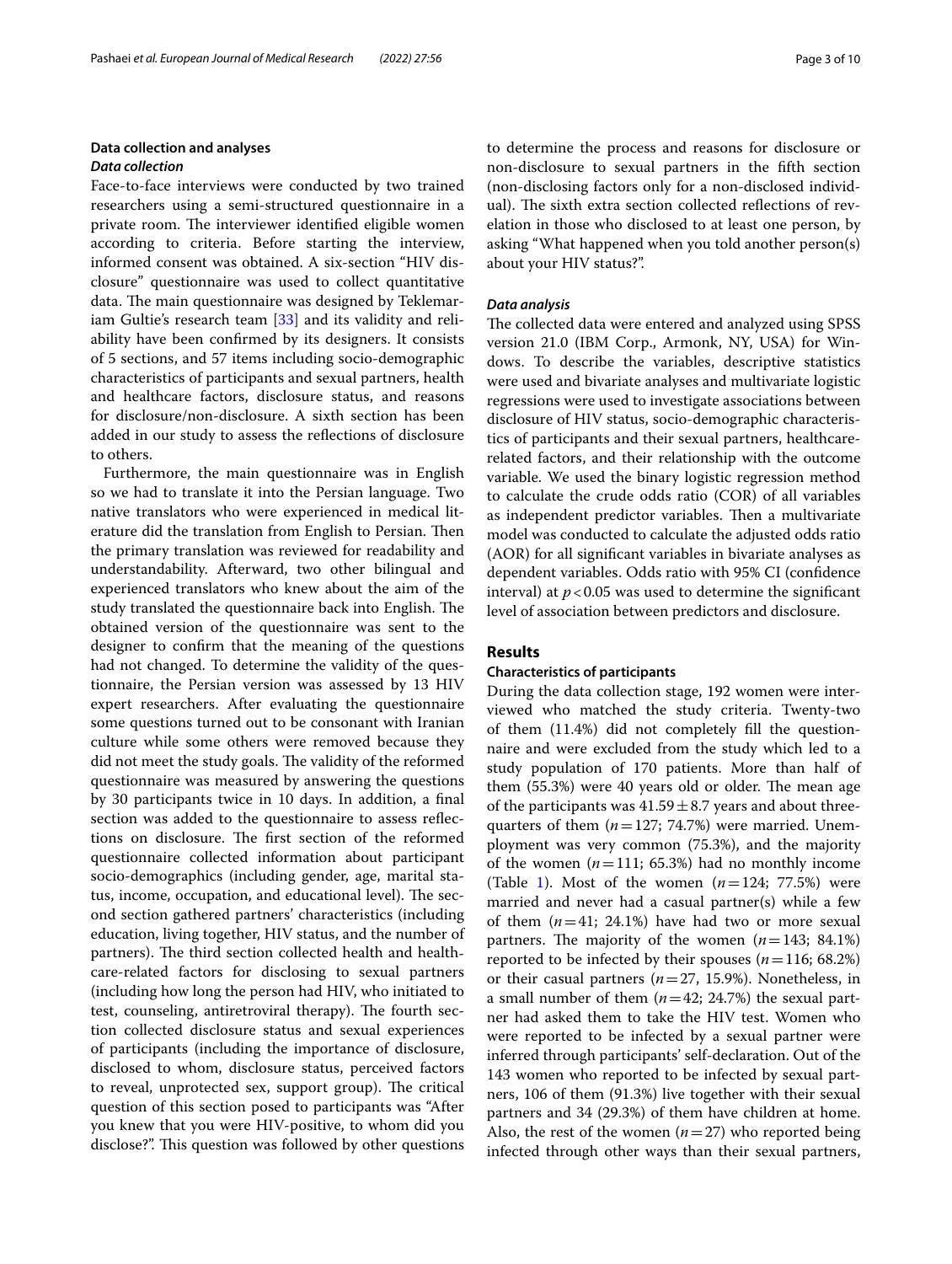<span id="page-3-0"></span>**Table 1** Socio-demographic characteristics of respondents

|                                | n(%)       |
|--------------------------------|------------|
| Age (years)                    |            |
| $\leq$ 29                      | 15(8.8)    |
| $30 - 39$                      | 61 (35.9)  |
| $40 - 49$                      | 64 (37.6)  |
| $50 - 59$                      | 24 (14.1)  |
| >60                            | 6(3.5)     |
| Duration of HIV (years)        |            |
| <1                             | 12(7.1)    |
| $1 - 5$                        | 60 (42.8)  |
| $6 - 10$                       | 67(47.8)   |
| >10                            | 31 (18.2)  |
| Monthly income                 |            |
| No income                      | 111(65.3)  |
| $\leq$ 250 dollar              | 28 (16.5)  |
| $>$ 250 dollar                 | 13 (18.2)  |
| Occupation                     |            |
| Unemployed                     | 128 (75.3) |
| Employed                       | 40 (23.5)  |
| Education                      |            |
| Illiterate                     | 15(8.8)    |
| Primary school (years 1-5)     | 19 (11.2)  |
| Primary school (years 6-9)     | 27 (15.9)  |
| Secondary school (years 10-12) | 48 (28.2)  |
| Diploma                        | 37(21.8)   |
| Academic education             | 24 (14.1)  |
| Marital status                 |            |
| Married                        | 127 (74.7) |
| Unmarried                      | 15(8.8)    |
| Divorced                       | 15(8.8)    |
| Widow                          | 13(7.6)    |

In cases of data missing, the total percentage did not reach 100

15 (55.5%) live with their sexual partners with 7 (26%) of them having children at home. Fortunately, most of the study participants (92.9%) were on antiretroviral therapy.

## **Disclosure proportions**

Among the 170 subjects, disclosure of HIV-positive status to at least one person occurred for 160 (94.1%), out of which 145 (85.3%) had disclosed to their spouses or casual partners. Ten women (5.9%) had not disclosed their HIV status to anyone (Table [2\)](#page-3-1). More than half of the women  $(n=92; 54.1%)$  had previously discussed their HIV status with their sexual partners before doing the test. About 33 percent  $(n=57)$  of WLHIV had disclosed immediately, 47 (27.6%) had disclosed in less than 2 months after diagnosis, and 51 (30%) only disclosed their status after 2 months of diagnosis. There were 128

<span id="page-3-1"></span>

|                                                | n(%)       |
|------------------------------------------------|------------|
| HIV status disclosed                           |            |
| Yes                                            | 160 (94.1) |
| No                                             | 10(5.9)    |
| Disclosed to $(n = 160)$                       |            |
| Spouse                                         | 144 (90)   |
| Casual partners                                | 3(1.8)     |
| Parents                                        | 58 (36.2)  |
| Children                                       | 8(5)       |
| Friends                                        | 13(8.1)    |
| Reason for disclosure ( $n = 145$ )            |            |
| Gain support from a sexual partner             | 120 (83.8) |
| Decrease transmission of HIV                   | 30(20.6)   |
| Benefit the sexual partner to get medical care | 8(5.5)     |
| Adherent to ARV drug therapy                   | 27(18.6)   |
| Presence of ARV drugs in the home              | 14(9.6)    |
| Spiritual responsibility                       | 16(11)     |
| Reason for non-disclosure $(n=25)$             |            |
| Fear of abandonment                            | 19 (76)    |
| Fear of shaming                                | 7(28)      |
| Fear of confidentiality                        | 12 (48)    |
| Sexual partner died                            | 1(4)       |
| He might hurt me physically                    | 5(20)      |
| Currently not together                         | 4(16)      |
| Fear of accusation of infidelity               | 5(20)      |
| Fear of stigma and discrimination              | 7(28)      |
| I do not want him to worry                     | 1(4)       |

In cases of data missing, the total percentage did not reach 100

(75.3%) women who had HIV-positive partners while 21 participants (12.3%) reported having HIV-negative partners and 21 of them did not answer the question of the HIV status of their sexual partners. Approximately 19% (*n*=32) of the women were members of the Positive Club and 23 of them stated that the advice of HIV healthcare facilities staff had encouraged them to disclose their seropositive status. Most of the participants (*n*=156; 91.7%) stated that HIV status disclosure to sexual partners is essential.

## **Barriers to disclosure**

Among the 23 individuals who did not disclose to their sexual partners, the main reason for non-disclosure was the fear of abandonment  $(n=19; 82.6%)$ . It was closely tied to the fear of confdentiality and trust in sexual partners  $(n=12; 48%)$ . Moreover, they prefer to keep their status secret because they do not have trust in their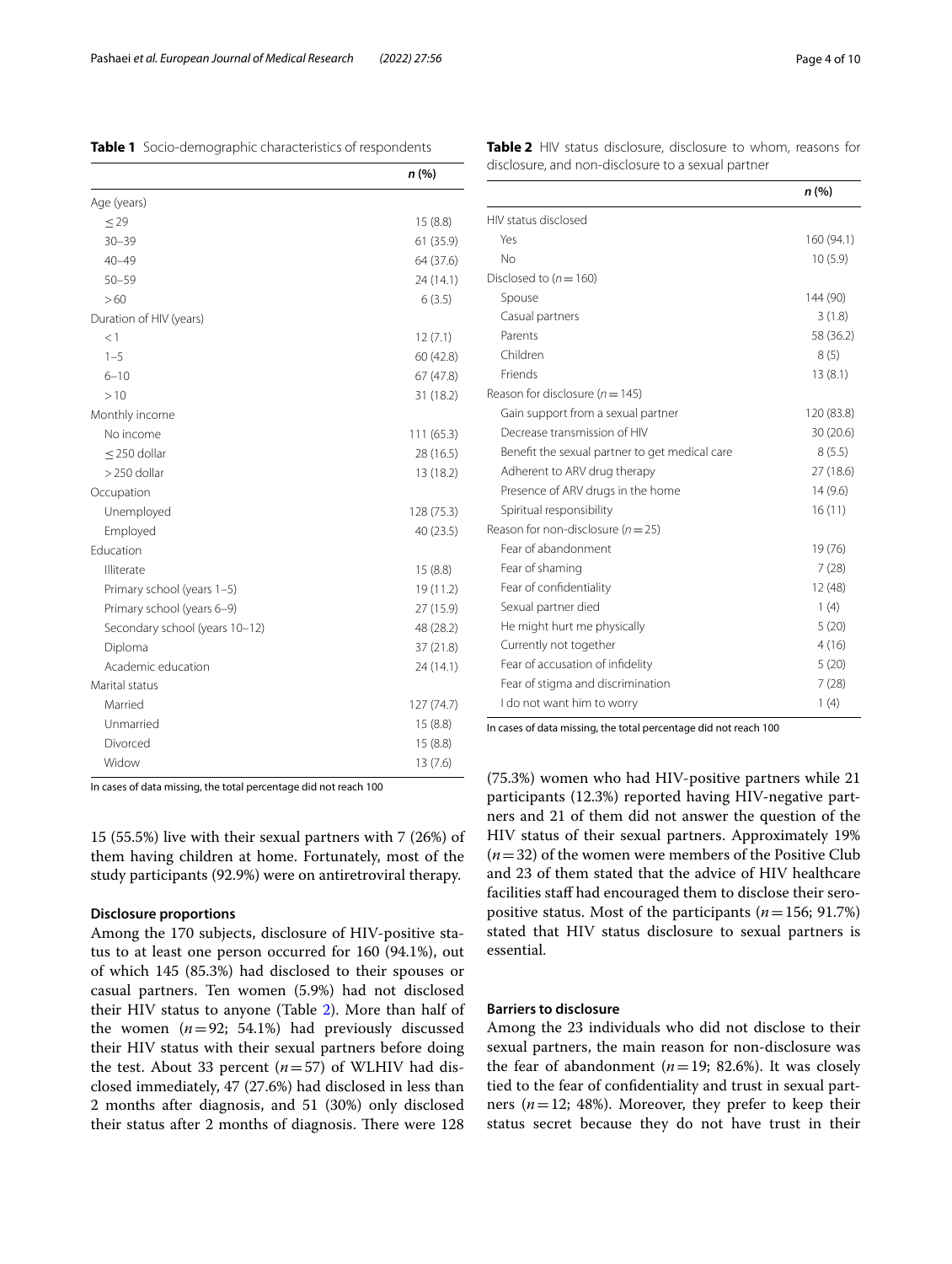## **Factors associated with disclosure of HIV status to a sexual partner**

The main reason for disclosing HIV status was to gain the support of sexual partners  $(n=120; 83.8%)$  $(n=120; 83.8%)$  $(n=120; 83.8%)$  (Table 2). Another reason was initiating antiretroviral therapy  $(n=54; 37.2\%)$ . Talking to an HIV-positive person(s)  $(n=28; 16.5%)$  and the effects of public media  $(n=15;$ 8.8%) were mentioned as efective factors for deciding to disclose their status. Women who were married had an 18-fold increase in odds of HIV serostatus disclosure to partners than those who were single  $(COR = 18.66,$ 95% CI 5.63–61.87) (Table [3](#page-4-0)). Living with a sexual partner positively infuenced disclosure to a sexual partner (COR=4.72, 95% CI 1.92–11.62). Also, disclosure to gain support from a sexual partner ( $COR = 9.08$ , 95% CI 3.48– 23.64) was positively associated with HIV-seropositive status disclosure to a sexual partner(s). Those who knew the sexual partner's HIV status were 6 times more likely to disclose their HIV serostatus to sexual partners compared to individuals who were not aware of the partner's status (COR=6.20, 95% CI 1.79–21.49). Habitant status, age, educational status, employment status, income, how to become infected, duration of knowing about HIV status, partners' HIV status, with who to go for a test, prior discussion about HIV, ART status, and being a member of the Positive Club were not associated with HIV status disclosure. The association of socio-demographic and healthcare factors of the participants with the disclosure is presented in Table [4.](#page-5-0)

In the multivariate analysis adjusted for all variables associated with HIV status disclosure in the univariate analysis, HIV status disclosure remained signifcantly associated with being aware of sexual partners' HIV status (AOR=3.89, 95% CI 0.82–16.34) as well as the disclosure to gain support from sexual partners  $(AOR=4.21,$ 95% CI 0.51–5.68) (Table [4](#page-5-0)).

<span id="page-4-0"></span>**Table 3** Disclosure dispersion in who disclosed to at least one person (*n*=160)

| <b>Disclosure</b>                                  | n(%)      |
|----------------------------------------------------|-----------|
| Only to a sexual partner                           | 79 (49.3) |
| To sexual partner and one other person             | 53 (33.1) |
| To sexual partner and two other people or more     | 13(8.1)   |
| Not to a sexual partner and at least to one person | 15(9.3)   |

#### **Refections to HIV status disclosure**

The majority of women who disclosed to their sexual partner(s)  $(n=145)$  reported positive reflections from their sexual partners  $(n=119; 82\%)$ , i.e., they confirmed that their partners were supportive and understanding and did not show violence or bad behavior. About one in four women  $(n=40; 25%)$  stated that disclosure encouraged sexual partners to take HIV tests though a smaller proportion (*n*=15; 9.3%) had experienced divorce or separation after disclosure and 14 of them (8.7%) were abandoned by their sexual partners (Table [5](#page-6-0)).

In those who disclosed to at least one person (including sexual partner or anyone else) (*n*=160), more than half (*n*=83; 51.8%) declared that they experienced stigmatization and discrimination after the disclosure. Similarly, some of them experienced negative refections from the society  $(n=47; 29.3%)$  and ignorance by the community (*n*=29; 18.1%). Despite this, more than one-third of them  $(n=66; 41.2%)$  reported that they received support from their families (Table [5\)](#page-6-0).

#### **Discussion**

The analysis of this study shows that the prevalence of status disclosure to partners among HIV-positive women who were older than 18 years is 85.2%. The findings of this study are similar to disclosure rates in studies carried out in Uganda and Kenya reporting 85.4% and 80% HIVstatus disclosure rates by women to their male partners, respectively [[34](#page-9-17), [35\]](#page-9-18). Conversely, the prevalence observed in this study is higher compared to previous studies conducted in Uganda (57%) and Tanzania (66%) [[34](#page-9-17), [36](#page-9-19)]. Additionally, our study found out that the rate of disclosure to at least one person (including a sexual partner or anyone else) was high (94.1%). Other studies also found similar or higher rates of disclosure to at least one person [[37](#page-9-20), [38\]](#page-9-21). Among those who disclosed to at least one person, nearly half of them (49.3%) only disclosed to their sexual partners and only 8.1% disclosed to two or more people apart from their sexual partners.

Unfortunately, 25 women (14%) who had sexual partners were married or cohabiting but failed to disclose their status to their partners. Furthermore, 8 of them claim that after being diagnosed with HIV they have had sex without a condom which increases the likelihood of transmitting the infection to their sexual partners. One of the main reasons identifed for non-disclosure was stigmatization. Half of the women perceive stigma from a sexual partner, family, and community as well as ignorance and negative reactions from society, especially in healthcare centers. These findings are similar to findings of two studies conducted in Iran which claimed that HIV-related stigma leads to HIV status non-disclosure [[39,](#page-9-22) [40](#page-9-23)]. Some studies reported that in some settings,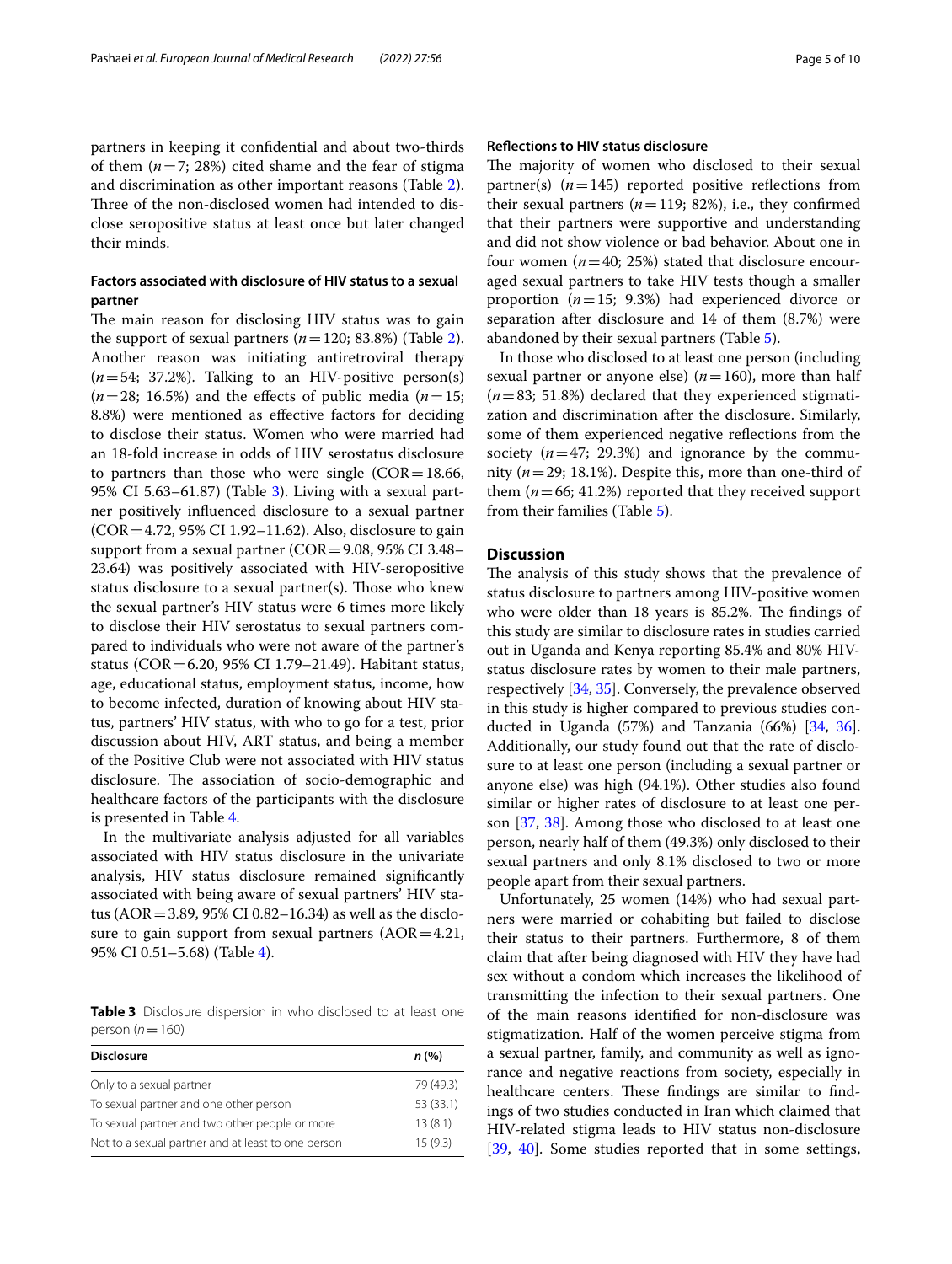# <span id="page-5-0"></span>**Table 4** Association of demographic, socioeconomic, health, and health care factors to the disclosure of HIV status

| <b>Variables</b>                                                 | Disclosure status         |               | Disclosed HIV to sexual partner   |                     |
|------------------------------------------------------------------|---------------------------|---------------|-----------------------------------|---------------------|
|                                                                  | Yes<br>$n\left(\%\right)$ | No<br>$n$ (%) | Cr OR (95% CI) *p                 | Adj. OR (95% CI) *p |
| Residence                                                        |                           |               |                                   |                     |
| Urban                                                            | 140 (82.3)                | 25 (14.7)     | 2.43 (0.44-13.30)                 |                     |
| Rural                                                            | 7(4.1)                    | 2(1.1)        | $p = 0.30$                        |                     |
| Age, years                                                       |                           |               |                                   |                     |
| < 40                                                             | 63 (37)                   | 13(7.6)       | $1.41(0.60 - 3.30)$               |                     |
| $\geq 40$                                                        | 82 (48.2)                 | 12(7)         | $p = 0.42$                        |                     |
| Marital status                                                   |                           |               |                                   |                     |
| Single                                                           | 5(2.9)                    | 10(5.8)       | 18.66 (5.63-61.87)                | 3.64 (0.65-17.49)   |
| Married/divorced/widowed                                         | 140 (82.3)                | 15(8.8)       | * $p < 0.001$                     | $p = 0.72$          |
| Education status                                                 |                           |               |                                   |                     |
| Undergraduate                                                    | 94 (55.2)                 | 15(8.8)       | $0.81(0.34 - 1.94)$               |                     |
| Graduate and above                                               | 51 (30)                   | 10(5.8)       | $p = 0.64$                        |                     |
| Living status                                                    |                           |               |                                   |                     |
| With sexual partner                                              | 116 (68.2)                | 11(6.4)       | 4.72 (1.92-11.62)                 | $1.87(0.82 - 4.11)$ |
| With others                                                      | 29 (17)                   | 14(8.2)       | $*_{p=0.001}$                     | $p = 0.82$          |
| Employment                                                       |                           |               |                                   |                     |
| Unemployed                                                       |                           | 17(10)        |                                   |                     |
|                                                                  | 111(65.2)                 |               | $0.97(0.35 - 2.62)$<br>$p = 0.95$ |                     |
| Employed                                                         | 34 (20)                   | 6(3.5)        |                                   |                     |
| Income                                                           |                           |               |                                   |                     |
| None                                                             | 98 (57.6)                 | 13(7.6)       | $1.51(0.55 - 4.17)$<br>$p = 0.42$ |                     |
| <250 dollar                                                      | 22 (12.9)                 | 6(3.5)        |                                   |                     |
| $>$ 250 dollar                                                   | 13(7.6)                   | 5(2.9)        |                                   |                     |
| Duration of knowing about HIV status                             |                           |               |                                   |                     |
| $\leq$ 1 year                                                    | 11(6.5)                   | 1(0.6)        | $0.81(0.62 - 1.19)$<br>$p = 0.62$ |                     |
| 2-6 years                                                        | 76 (44.7)                 | 4(2.3)        |                                   |                     |
| 7-10 years                                                       | 45 (26.4)                 | 2(1.2)        |                                   |                     |
| $>10$ years                                                      | 28 (16.5)                 | 3(1.8)        |                                   |                     |
| How infected to HIV                                              |                           |               |                                   |                     |
| Sexual partner                                                   | 121(71.1)                 | 22 (12.9)     | $0.68(0.19 - 2.48)$               |                     |
| Blood transfusion/injectable addiction/illegal abortion/hospital | 24(14.1)                  | 3(1.7)        | $p = 0.56$                        |                     |
| Knowing sexual partners' HIV status                              |                           |               |                                   |                     |
| Yes                                                              | 134 (78.8)                | 12(7)         | 6.20 (1.79-21.49)                 | 3.89 (0.82-16.34)   |
| No                                                               | 9(5.2)                    | 4(2.3)        | $*_{p=0.04}$                      | $*_{p=0.02}$        |
| Partners' HIV status                                             |                           |               |                                   |                     |
| Positive                                                         | 120 (72.9)                | 8(2.3)        | 3.52 (0.95-12.99)                 |                     |
| Negative                                                         | 17(11.1)                  | 4(1.1)        | $p = 0.05$                        |                     |
| With whom to go to test                                          |                           |               |                                   |                     |
| Alone                                                            | 125 (73.5)                | 18 (10.5)     | $0.41(0.15 - 1.11)$               |                     |
| With spouse/casual partners/parent/relatives/peer group          | 20 (11.7)                 | 7(4.1)        | $p = 0.07$                        |                     |
| Prior discussion                                                 |                           |               |                                   |                     |
| Yes                                                              | 85 (50)                   | 12(7)         | $1.13(0.43 - 2.96)$               |                     |
| No                                                               | 50 (29.4)                 | 8(4.7)        | $p = 0.79$                        |                     |
| ART status                                                       |                           |               |                                   |                     |
| Pre-ART                                                          | 8(4.7)                    | 3(1.7)        | 2.31 (0.57-9.41)                  |                     |
| ART                                                              | 136 (80)                  | 22 (12.9)     | $p = 0.24$                        |                     |
| Being a member of positive club                                  |                           |               |                                   |                     |
| Yes                                                              | 26 (15.2)                 | 6(3.5)        | $0.69(0.25 - 1.90)$               |                     |
| No                                                               | 119 (70)                  | 16 (9.4)      | $p = 0.47$                        |                     |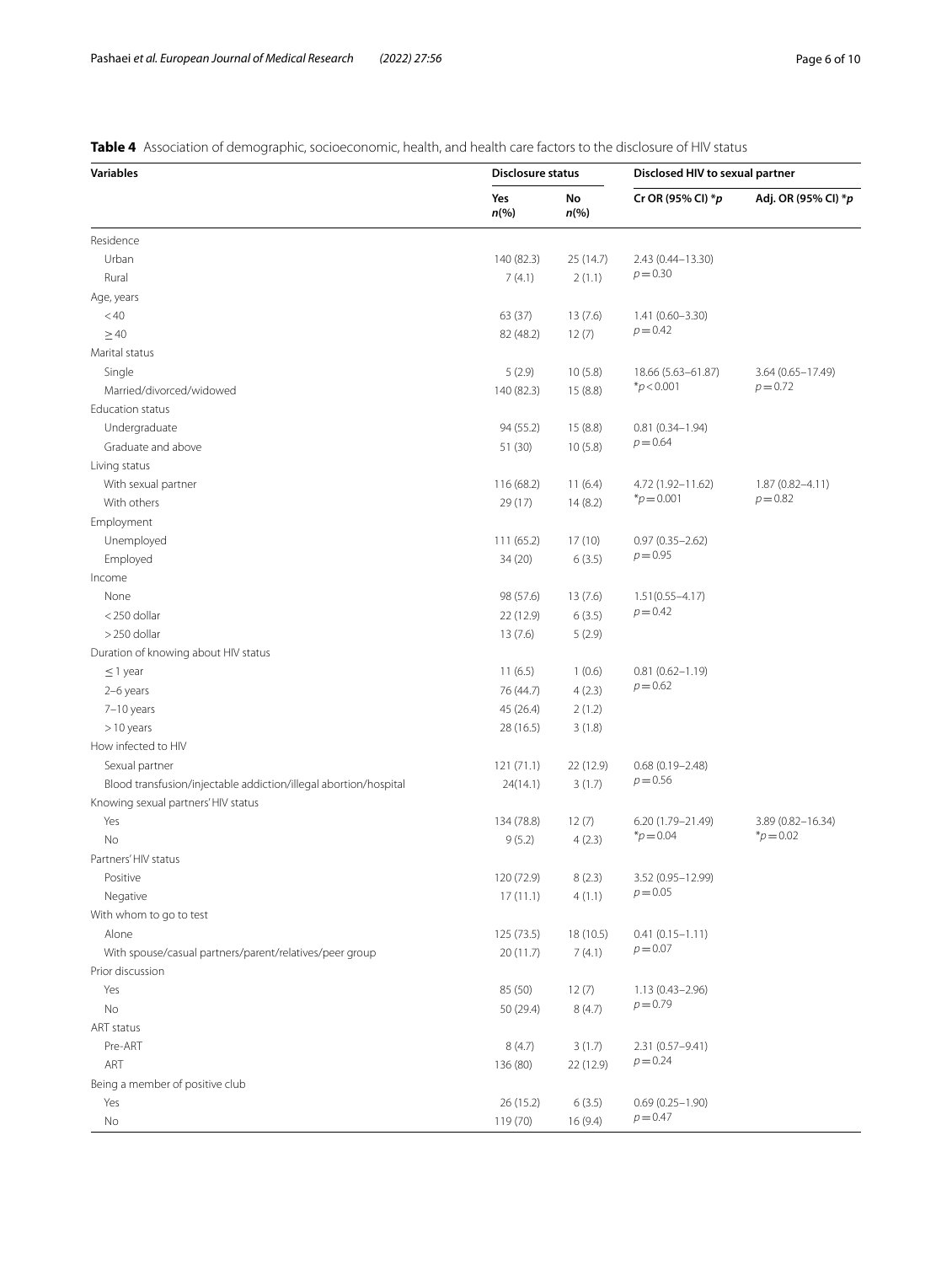## **Table 4** (continued)

| <b>Variables</b>                                                               | Disclosure status      |                          | Disclosed HIV to sexual partner         |                                    |
|--------------------------------------------------------------------------------|------------------------|--------------------------|-----------------------------------------|------------------------------------|
|                                                                                | Yes<br>$n\frac{9}{6}$  | No<br>$n\left(\%\right)$ | Cr OR (95% CI) $*_{p}$                  | Adj. OR (95% CI) *p                |
| Disclose to get support from sexual partner (disclosed individuals $n = 145$ ) |                        |                          |                                         |                                    |
| Yes                                                                            | 113 (77.9)<br>32(22.1) |                          | $9.08(3.48 - 23.64)$<br>$*_{D}$ < 0.001 | $4.21(0.51 - 5.68)$<br>$p = 0.004$ |
| No                                                                             |                        |                          |                                         |                                    |

In cases of data missing, the total percentage did not reach 100

*Cr OR* crude odds ratio, *OR* adjusted odds ratio

\*95% signifcant at *p*-value<0.05

<span id="page-6-0"></span>**Table 5** Reflection to HIV status disclosure to at least one person  $(n=160)$ 

| <b>Reflections</b>                     | n (%)      |
|----------------------------------------|------------|
| Sexual partner decided to do a test    | 40 (25)    |
| Divorce/separate from a sexual partner | 15(9.3)    |
| Abandoned by a sexual partner          | 14(8.7)    |
| Support from a sexual partner          | 119 (74.3) |
| Negative reactions of society          | 47 (29.3)  |
| Ignorance by society                   | 29(18.1)   |
| Stigma and discrimination              | 83 (51.8)  |
| Support from family                    | 66 (41.2)  |

healthcare providers discourage WLHIV from having sex and planning to have children [[41,](#page-9-24) [42](#page-9-25)], blaming them for transmitting the infection [[26\]](#page-9-9). A study conducted in Kenya to assess social concerns related to HIV status disclosure showed that isolation or lack of support from family or friends, fear of separation, and fear of confict with a partner were the concerns of women which led to non-disclosure of their status to their sexual partners. Therefore, challenging stigmatization should be considered as a basic pillar to empower WLHIV and enhance coping with new conditions after infection in HIVrelated health services in Iran [\[35](#page-9-18)]. Every single woman should practice overcoming internal stigma, and HIV disclosure-related concerns in HIV support groups so that she could fght for equal rights in the community against stigmatization. Subsequently, she could be able to disclose her status with the least delay as well as gain the support of both her family and sexual partner to deal with the potential difficulties of being diagnosed with HIV. Ultimately, HIV program staff have a crucial role in encouraging WLHIV to cope with stigma, manage their anxiety and pre-disclose their concerns.

In our study, most of the women were infected by their sexual partners accounting for 84.1% of all modes of transmission. This finding is consistent with recent changes in the main route of HIV infection transmission

in Iran. Multiple factors such as cultural, economic, and social factors combined with transactional sex, lack of comprehensive sexual and reproductive health services including HIV testing, and minimal access to treatment have led to this change. The shift in the epidemiological pattern of the disease in recent years could seriously threaten the health and safety of the Iranian community, especially women [\[4](#page-8-3)]. A previous study conducted in Iran strongly supports this phenomenon by reporting sexual relationships as the route of transmission in most participants [\[43](#page-9-26)]. Among women infected by their sexual partners, a signifcant number (81.1%) were afected by their spouses. This may be attributed to the pressure married women face from men's power and domestic violence to have unprotected sex though gender norms expect couples to have consensual sex [\[44](#page-9-27)]. Furthermore, the rate of condom use in developing countries including Iran remains low [\[15,](#page-8-14) [45](#page-9-28)]. Domestic violence against women in Iran was reported to be 66% from a meta-analysis conducted by Hajnasiri et al.  $[46]$  $[46]$ . The stigmatization and criminalization of HIV could be more in women living with HIV [\[47\]](#page-9-30) Moreover, women would be blamed for bringing HIV into their families if they are tested positively frst [[17](#page-9-0), [23\]](#page-9-6).

Out of the women who were infected by their sexual partners, 91.3% continued to live with them. This could be linked to the limited access for women to formal jobs, consequently, they do not have (or have low) income and are unable to afford living expenses. A large number of participants in this study (65.3%) had no income. Women are usually dominated by men due to inadequate income, and men are seen as the heads of their families hence, have control over every marital, economic, and social affair of life  $[48]$  $[48]$ . Financial empowerment through increasing self-esteem could enable women to be more involved in the household, sexual, and reproductive decision-making thereby decreasing gender inequalities [[49,](#page-9-32) [50\]](#page-9-33). Furthermore, sero-positivity status disclosure to sexual partners has a positive impact on women who have high incomes and have no dependency on their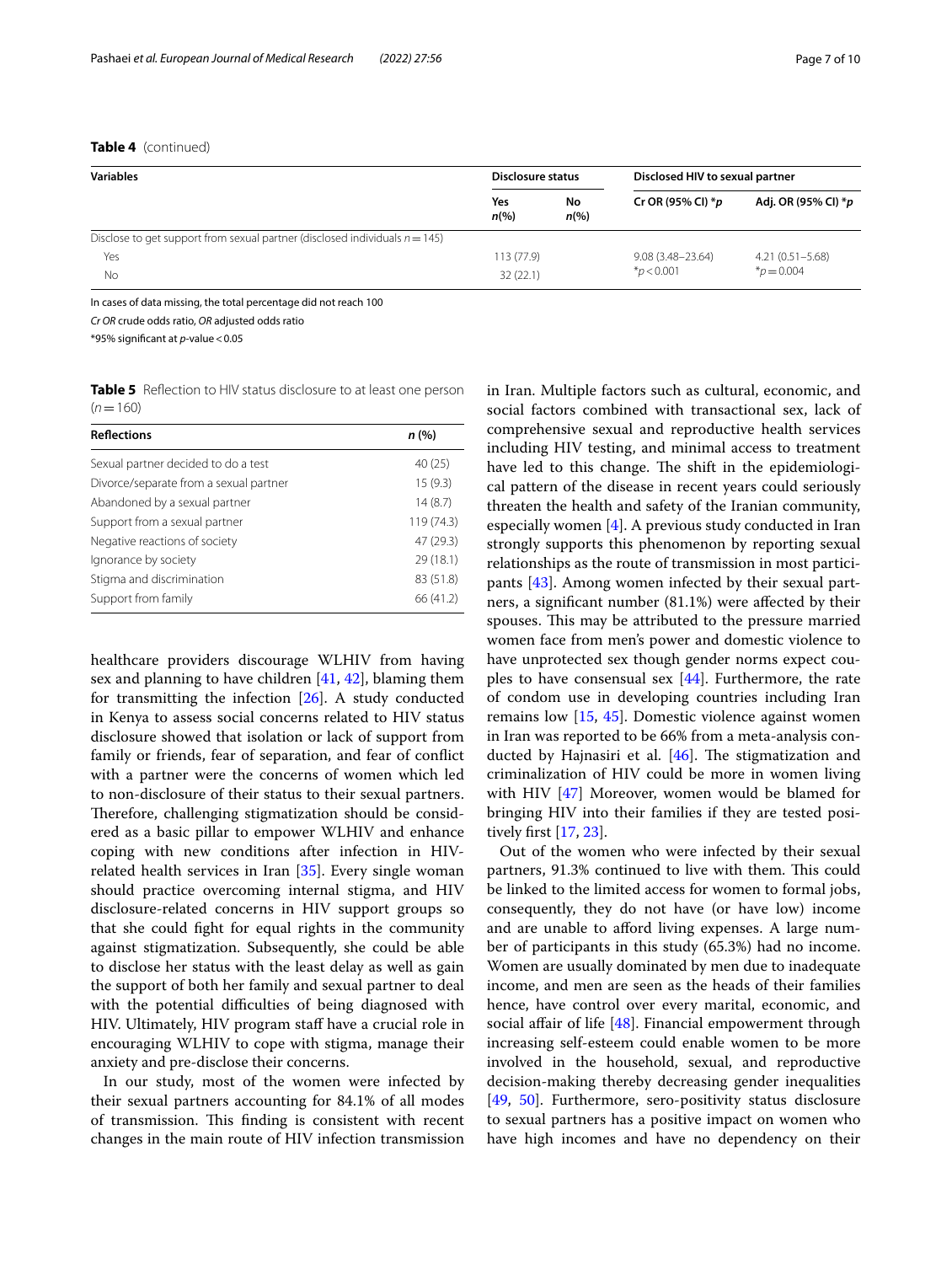sexual partner to pay for food, rent, and other fees [\[8](#page-8-7)]. Another reason for the high rate of inhabitation of participants with their sexual partners may be due to the complicated government laws for these cases in Iran as there is no HIV-related law to let infected women seek a divorce. Thus, a social support system is needed to support women to help them survive after divorce by decreasing the risk of poverty and enable them to raise their children without impaired cognitive development and food insecurity.

Interestingly, a great number of participants believed that HIV disclosure to sexual partners is a spiritual responsibility, revealing that it may decrease the chance of transmission to a sexual partner. This further allows them to get tested for HIV and start HIV-related care early if needed. More also, there is an association between being married and HIV-positive status disclosure to a partner from our study. Participants who were married were more likely to disclose their HIV serostatus to their sexual partners than others. In concordance, a study by Damian et al. supports this fnding as they reported that disclosure is higher among women who are married compared to single women [[36\]](#page-9-19). Furthermore, women who live in the same house with their partners are 4.7 times more likely to disclose their status to their partners than those who do not as similarly reported by Deribe et al. and Skunodom et al*.* [\[11](#page-8-10), [51](#page-9-34)]. High disclosure rates in those who live with their sexual partner may be due to the close ties between them, especially those who perceive their relationship as supportive, loving, and trusting would disclose without fear of rejection or abandonment [\[52\]](#page-9-35).

In the multivariate analysis, being aware of a partner's HIV status was found to be an independent factor associated with disclosure to the partner. Additionally, the study participants who knew their partner's HIV status were 4.9 times more likely to disclose their HIV-positive results to sexual partners compared to those who were unaware of the sexual partner's HIV status. Similar fndings from Tanzania and London were reported in two studies indicating the higher tendency of women to disclose their HIV status to their partners when they know about their partner's HIV status [[53](#page-9-36), [54\]](#page-9-37). Moreover, women who disclose their status to gain sexual partner support are 9 times more likely to disclose than other women as seen in our analysis. In the multivariate analysis, disclosure to gain the support of a sexual partner was found to be an independent factor associated with disclosure to a sexual partner. The support of sexual partners includes understanding, respect, and psychological support which is one of the main concerns of women before the disclosure [\[35](#page-9-18)].

Another aspect of this study shows that most of the women who participated in this study reported positive refections from their sexual partner(s) after disclosure (82%) and 25% of them decided to take the HIV test. The support from the sexual partner was described as understanding and without violence and bad behavior. In similar studies done in Tanzania and Kenya, participants reported 91.7% and 87.5% positive refections, respectively [\[54](#page-9-37), [55](#page-9-38)]. Due to this increasing trend, it is advised that HIV care and counseling centers should encourage and counsel people living with HIV to disclose their status [[18,](#page-9-1) [56\]](#page-9-39). However, some women reported negative reactions including divorce/separation, abandonment, stigma, and discrimination from their partners [[11,](#page-8-10) [35\]](#page-9-18). For those who disclosed their status to at least one person (including sexual partner or anyone else)  $(n=160)$ , almost all of the reflections received from the community were negative such as stigmatization and discrimination, ignorance, and encounter with improper behavior in society even as far as healthcare centers.

The present study documents that the prevalence of disclosure among WLHIV is high though it may not be expandable to the whole HIV-positive population in Iran. Additionally, it shows that being aware of a sexual partner's HIV serostatus and gaining support from a sexual partner are signifcantly associated with HIV status disclosure. Although more research is needed to elucidate the exact efect of gender inequality in the disclosure of HIV status, it could be postulated as one of the critical factors that infuence WLHIV's life. A limitation of this study arises from the population, which was drawn from only the Consulting Clinic of Behavioral Disorders and Positive Club of Imam Khomeini Hospital. Hence, the HIV status disclosure rate may be diferent from other People Living with HIV who do not seek care or live in rural areas since the status of patients attending hospitals is known to their healthcare providers. Thus, they may feel comfortable disclosing their seropositive status to others as well. Also, the number of people who did not disclose to anyone (except healthcare providers) was less, therefore we could not perform the statistical test for them and subsequently reported non-disclosure reasons in percentages.

#### **Conclusion**

The findings of this study show high overall HIV disclosure proportions. It should be noted that a large number of women were infected by their sexual partners, especially by their spouses. The high rate of transmission in married people indicates an urgent need for more emphasis on appropriate prevention behaviors by infected partners. Additionally, it is well established that the prevention programs and early testing programs reduce the probability of infection transmission, especially in couples, and have signifcant economic and social benefts. Also, further studies are needed to make a reliable conclusion on the deterrent reasons of individuals from disclosing HIV status to sexual partners. The involvement of partners of PLHIV can create a sense of companionship and enable PLHIV to regain control over their lives.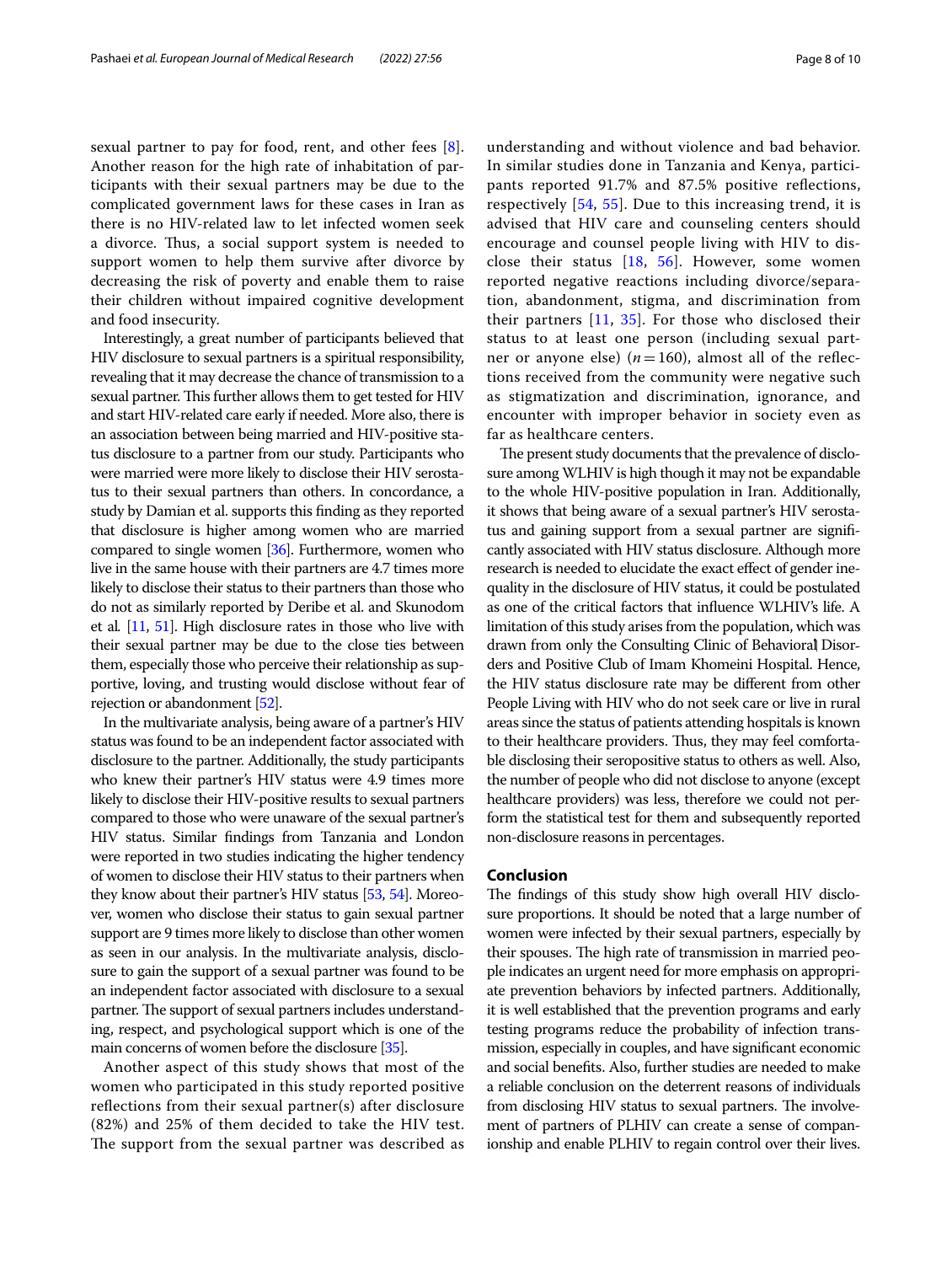Information about sexual behavior is essential to plan for preventive strategy and to correct public perception of sexual behavior hence, more studies are needed about sexual behavior in Asia and the Middle East including Iran. Lastly, targeted training of healthcare providers to combat stigma in their facilities could guarantee the correct provision of information about family planning, HIV, and other STIs to patients. To implement U=U successfully and signifcantly reduce infection transmission among sexual partners, continuous viral monitoring to a level of <200 copies/ml, easy access to testing and treatment as well as interventions to attain and sustain viral suppression are needed.

#### **Abbreviations**

AIDS: Acquired immunodefciency syndrome; AOR: Adjusted odds ratio; ART : Antiretroviral therapy; ARV: Antiretroviral; COR: Crude odds ratio; HIV: Human immunodeficiency virus; PLHIV: People living with HIV; U=U: Undetectable equals untransmittable; WHO: World Health Organization; WLHIV: Women living with HIV.

#### **Acknowledgements**

The authors thank all who contributed their time and expertise to this project, particularly the participants. We also acknowledge Gultie Teklemariam, from Arba Minch University, Southern Ethiopia, who allowed us to use the questionnaire designed by him, and also Rasul Raznahan, a Public Health Nurse who helped us in the interviews and data collection. The Iran University of Medical Sciences supported this research.

#### **Authors' contributions**

ZP, FO, and MML planned and designed the study. Data collection was done by ZP. ZP, SJ, and SH analyzed the data, and ZP and SJ interpreted the data. ZP and FO were the lead-authors in writing the draft and revising the manuscript. ZP, FO, MML, and SJ were responsible for critical review and revision of the manuscript for important intellectual content and fnal approval of the version to be published. All authors read and approved the fnal manuscript.

#### **Funding**

This study was an M.Sc. thesis supported by the School of Nursing and Midwifery of Iran University of Medical Sciences.

#### **Availability of data and materials**

The data that support the findings of this study are available from the corresponding author, [FO], upon reasonable request.

## **Declarations**

#### **Ethics approval and consent to participate**

The Ethics Committee of Iran University of Medical Sciences approved the study (Approval No. IR.IUMS.REC 1396.9411690003). The informed consent form was approved by the Ethics Committee and used for documenting the participants' consent. Following the confdentiality section on the approved informed consent form, participants were not asked for their name and contact address. Participants who could not read and understand the terms on the consent form asked the interviewer to read the procedure of the consent to them before signing the informed consent form. Participants' anonymity was assured, and they could withdraw from the study at any time. The interview was conducted in a private room in the Positive Club building.

#### **Consent for publication**

All authors have seen and approved the manuscript and have contributed signifcantly to the paper and agree with its submission.

#### **Competing interests**

The authors have disclosed no potential competing interest, fnancial or otherwise.

#### **Author details**

<sup>1</sup> Nursing Care Research Center, Iran University of Medical Sciences, Tehran, Iran. <sup>2</sup> Department of Community Health Nursing, School of Nursing and Midwifery, Iran University of Medical Sciences, Tehran, Iran. <sup>3</sup>Iranian Research Center for HIV/AIDS (IRCHA), Iran Nursing Care, Tehran University of Medical Sciences, Tehran, Iran. <sup>4</sup> Preventive Medicine and Public Health Research Center, Psychosocial Health Research Institute, Department of Community Medicine, School of Medicine, Iran University of Medical Sciences, Tehran, Iran. MPH Program, Department of Public Health and Community Medicine, Tufts University School of Medicine, Boston, USA.

## Received: 21 August 2021 Accepted: 15 February 2022 Published online: 08 April 2022

#### **References**

- <span id="page-8-0"></span>1. Gökengin D, Doroudi F, Tohme J, Collins B, Madani N. HIV/AIDS: trends in the Middle East and North Africa region. Int J Infect Dis. 2016;44:66–73.
- <span id="page-8-1"></span>Prevention (CDC). the Fourth national strategic plan for HIV infection control. 4th ed. Tehran: Ministry of Health and Medical Education; 2017.
- <span id="page-8-2"></span>3. Updated recommendations on frst-line and second-line antiretroviral regimens and post-exposure prophylaxis and recommendations on early infant diagnosis of HIV. 2018. [https://www.who.int/hiv/topics/treatment/](https://www.who.int/hiv/topics/treatment/en/) [en/](https://www.who.int/hiv/topics/treatment/en/). Accessed 13 Nov 2019.
- <span id="page-8-3"></span>4. Leylabadlo HE, Baghi HB, Fallahi L, Kafl HS. From sharing needles to unprotected sex: a new wave of HIV infections in Iran? The Lancet HIV. 2016;3(10):e461–2.
- <span id="page-8-4"></span>5. Maman S, van Rooyen H, Groves AK. HIV status disclosure to families for social support in South Africa (NIMH project accept/HPTN 043). AIDS Care. 2014;26(2):226–32.
- <span id="page-8-5"></span>6. Amoran O. Predictors of disclosure of sero-status to sexual partners among people living with HIV/AIDS in Ogun State Nigeria. Nigerian J Clin Pract. 2012;15(4):385–90.
- <span id="page-8-6"></span>7. Pinkerton SD, Galletly CL. Reducing HIV transmission risk by increasing serostatus disclosure: a mathematical modeling analysis. AIDS Behav. 2007;11(5):698.
- <span id="page-8-7"></span>8. Kiula ES, Damian DJ, Msuya SE. Predictors of HIV serostatus disclosure to partners among HIV-positive pregnant women in Morogoro, Tanzania. BMC Public Health. 2013;13(1):433.
- <span id="page-8-8"></span>Tam M, Amzel A, Phelps BR. Disclosure of HIV serostatus among pregnant and postpartum women in sub-Saharan Africa: a systematic review. AIDS Care. 2015;27(4):436–50.
- <span id="page-8-9"></span>10. Oskouie F, Kashefi F, Rafii F, Gouya MM. Qualitative study of HIV related stigma and discrimination: what women say in Iran. Electron Physician. 2017;9(7):4718–24.
- <span id="page-8-10"></span>11. Deribe K, Woldemichael K, Wondafrash M, Haile A, Amberbir A. Disclosure experience and associated factors among HIV positive men and women clinical service users in Southwest Ethiopia. BMC Public Health. 2008;8(1):81.
- <span id="page-8-11"></span>12. Gilbert L, Walker L. 'My biggest fear was that people would reject me once they knew my status…': stigma as experienced by patients in an HIV/AIDS clinic in Johannesburg, South Africa. Health Soc Care Community. 2010;18(2):139–46.
- <span id="page-8-12"></span>13. Trust S. Building a safe house on frm ground: key fndings from a global values and preferences survey regarding the sexual and reproductive health and human rights of women living with HIV. Geneva: WHO; 2014.
- <span id="page-8-13"></span>14. Wanyenze RK, Wagner GJ, Tumwesigye NM, Nannyonga M, Wabwire-Mangen F, Kamya MR. Fertility and contraceptive decision-making and support for HIV infected individuals: client and provider experiences and perceptions at two HIV clinics in Uganda. BMC Public Health. 2013;13(1):98.
- <span id="page-8-14"></span>15. World Health Organization (WHO), London School of Hygiene and Tropical Medicine, Council SAMR. Global and regional estimates of violence against women: prevalence and health effects of intimate partner violence and non-partner sexual violence. Geneva: WHO; 2013.
- <span id="page-8-15"></span>16. Devries KM, Mak JY, Garcia-Moreno C, Petzold M, Child JC, Falder G, et al. The global prevalence of intimate partner violence against women. Sci‑ ence. 2013;340(6140):1527–8.